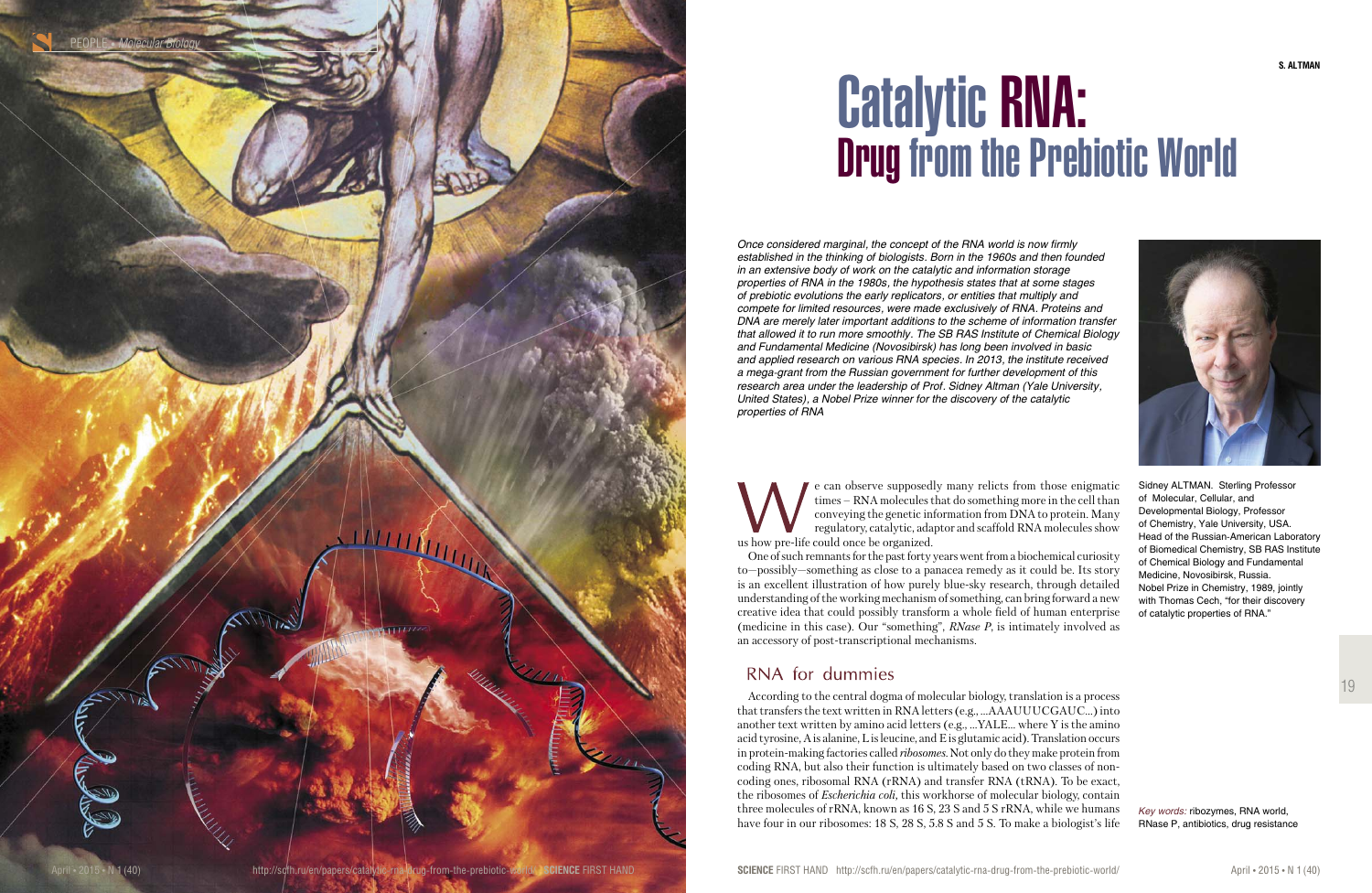20

somewhat more complicated, in *E. coli* there are seven genes for any of the rRNAs, which code for products very similar but nevertheless diverging at a few places. The situation in humans is, speaking broadly, similar.

When we move to tRNA, things become even more complicated, since *E. coli* has 86 genes coding for the set of 20 standard tRNA, and of course humans are more complex with 497 nuclear and 22 mitochondrial tRNAs. Obviously, this is far more tRNAs than suffice to code for 20 amino acids, or even 61 coding triplets. Some of this redundancy is functional, allowing the cell to use certain tRNAs under defined circumstances.

tRNA structure is often drawn as a cloverleaf. A remarkable structure, considering the small size of the molecule: most tRNAs fall between 75 and 95 nucleotides long. The cloverleaf consists of a "stem" and three loops. One is the *anticodon* loop, thus called because it contains the antocodon, the codon-recognizing stretch of three nucleotides. Two other loops are named after modified bases they carry: D-loop contains a dihydrouracil residue, and T C-loop, a pseudouridine residue, neither of which is normally found in coding RNAs. They do not exhaust the list of deviant nucleobases found in tRNA: inosine, ribothymidine, 4-thiouracil and a panoply of others all make their way into mature tRNA.

In addition to the main loops, a "variable loop" is present; its length is one of the diagnostic features for tRNA classification: Class I molecules have short loops (3-5 nucleotides) while in Class II molecules, the variable loop may exceed all main loops. The acceptor stem contains a short 3'-terminal flap, usually 4 nucleotides long, ending in …CCA, which will then covalently bind the amino acid to form aminoacyl-tRNA, the main construction block for protein synthesis.

With the seemingly iconic status of the cloverleaf, the actual 3D structure of tRNA does not resemble it at all, being folded into an L-like shape approximately ~60×60 Å, with the anticodon and the 3'-end of the acceptor loop are separated in space as far away from each other as possible.

#### Indiscriminate ribozyme

tRNA is usually made as a long precursor molecule. Besides modification of the bases to create dihydrouracil, pseudouridine, etc. a tRNA can be split off a longer precursor transcript containing several other genes (in bacteria, several adjacent genes are usually transcribed as a single unit). An enzyme, RNase E, releases the tRNA

precursor from many such transcripts, yet the tRNA has extra nucleotides both at the 5' and in the 3' side. Several specific nucleases then trim the pre-tRNA to its final form.

One of these nucleases, RNase P, has a job of cleaving pre-tRNA to expose the 5'-end of the mature molecule, just next to the …CCA 3'-tail in the cloverleaf. RNase P has been at the center of my lab's work since the early 1970s, when I discovered that tRNA is made from a precursor. Of course, the most startling and unexpected finding about RNase P was reported in our 1983 *Cell* paper – the enzyme turned out to be a catalyst based on RNA.

Actually, the catalytic RNA in RNase P never works alone. It can, in a test tube, but in all living organisms it is found in a complex with at least one protein. In bacteria, RNase P contains only one protein, RnpA. In *Archaea*, unicellular prokaryotes that are closer to eukaryotes than to bacteria, RNA associates with 4-5 proteins to form RNase P, none of which is related to RnpA. In eukaryotes, there are up to ten proteins bound to the catalytic RNA, some of them are homologous to the archeal ones while others are unique for eukaryotes (Fig. 1). Although the RNA part retains some catalytic activity even when purified, it cannot work in the cell lacking the protein component of RNase P. Yet it is quite reasonable to believe that all today's RNases P ultimately evolved from an RNA-only precursor, whenever it existed – in the days of the RNA world or later when the machinery of protein biosynthesis started to assume its present form.

Through our studies of the mechanism of RNase P action we have defined the minimum requirements for its substrate. In other words, we have found what the RNA precursor must look like to be cut by RNase P.

Surprisingly, the cloverleaf structure is not needed at all. RNase P efficiently cleaves any RNA provided it resembles a tRNA stem – is partially double-stranded near its 3'-terminus, with the RCCA flap (R is either adenine or guanine) dangling free. RNase P would cleave such a substrate at its 5'-side at a junction with the flap (Fig. 2). Even if we have two RNAs, one of any sequence (target), another complementary to it plus the flap (external guide sequence), the target would be cut.

The X-ray structure of RNase P in a complex with tRNA clearly shows why this is so (Fig. 3). The ribozyme binds its substrate mostly through shape complementarity. Specific bonds of Watson–Crick type are only made near the 3' terminus where the invariable flap is located. Moreover, even chemically altered RNA guide sequences can be used if they fulfill the same criteria of target recognition.

*T*he RNase P enzyme *(above) i*s found in all living organisms in a complex with at least one protein. In bacteria, RNase P contains, in addition to the catalytic RNA, only one protein, RnpA. In Archaea, unicellular prokaryotes that are closer to eukaryotes than to bacteria in their genes and metabolic pathways, RNA associates with four to five proteins to form RNase P, none of which is related to RnpA. In eukaryotes, there are up to ten proteins bound to the catalytic RNA, some of them are homologous to the archaeal ones, while others are unique for eukaryotes *(below). Adapted from Walker and Engelke (2008)*



RNase P–tRNA complex